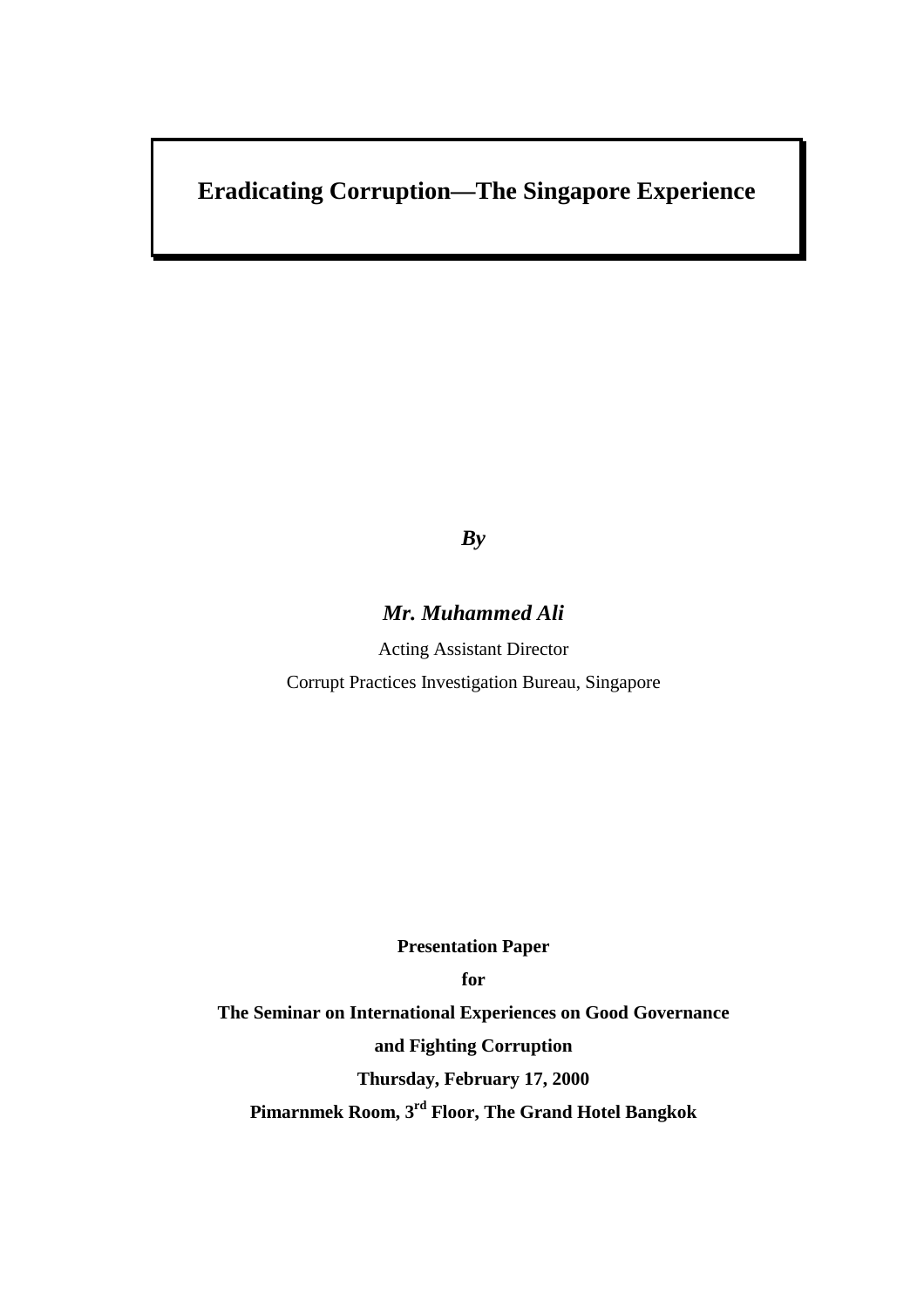## **Eradicating Corruption—The Singapore Experience**

### *By Mr. Muhammed Ali*

Acting Assistant Director Corrupt Practices Investigation Bureau, Singapore

I am very honoured to represent Singapore at this prestigious seminar. My paper is on "Eradicating Corruption - The Singapore Experience" and I hope to share with you our experiences in fighting corruption, which has made Singapore one of the cleanest, corruption free countries in the world. In Singapore we have a very strong anti-corruption policy which recognises that corruption control:

- a. has a strategic significance in national development;
- b. provides a source of competitive advantage. Investors are happy doing business if there is an efficient, clean and transparent environment without being encumbered by bribery;
- c. is part and parcel of good governance for the common good of the citizens;
- d. contributes to the meritocratic ideal, levelling the playing field because unchecked corruption has the following detrimental effects;
- e. distorts accepted and cherished values, particularly achievement orientedness and diligence;
- f. undermines fairness and stability in society;
- g. subverts the course of justice and weakens the rule of law especially if bribes are paid to prevent law enforcement, there will be contempt and hostility towards authority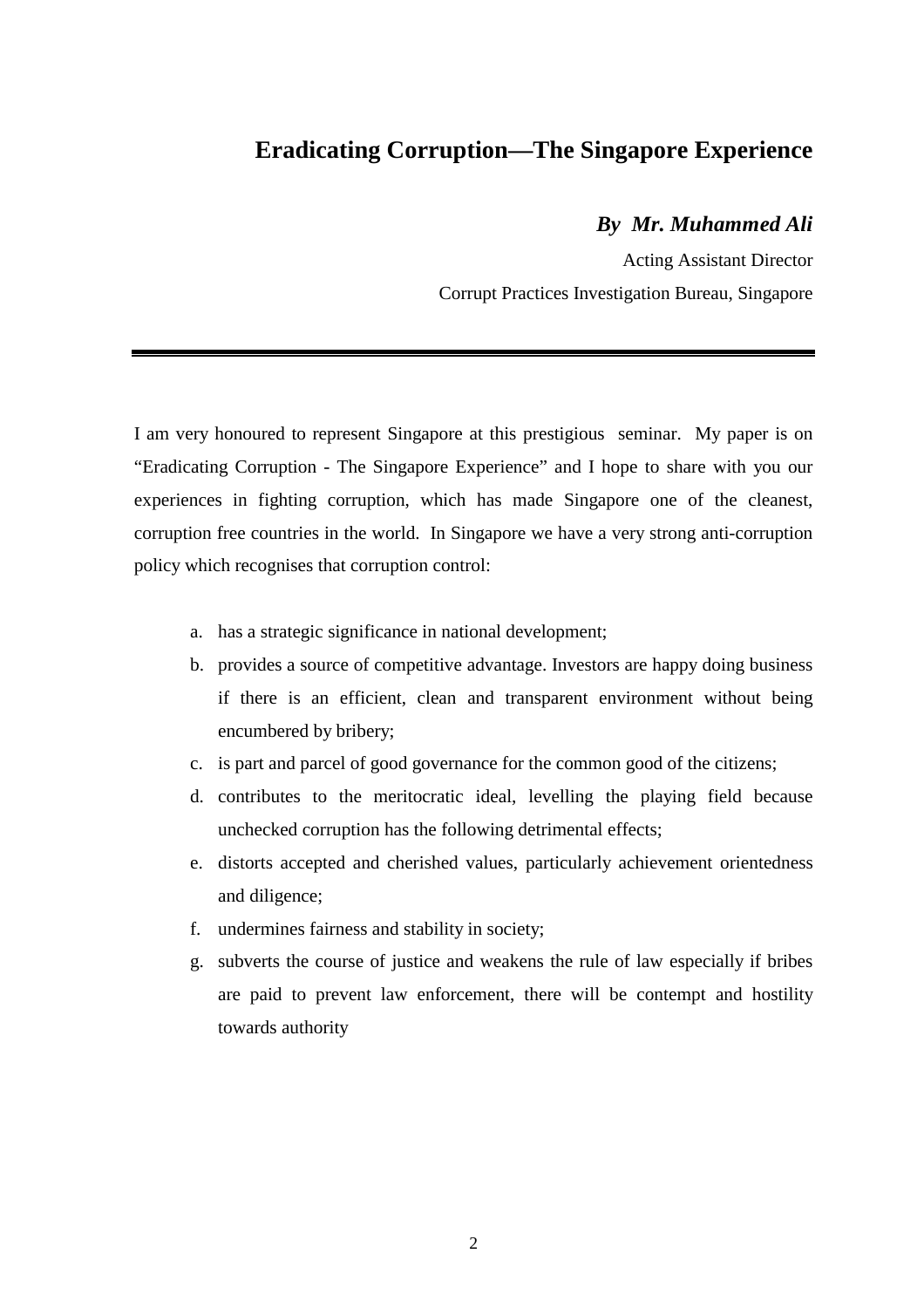In its relentless fight against corruption we have the following measures in place:

- a. Legislative Measures against Corruption
- b. Administrative Measures
- c. Preventive Guidelines
- d. Action against corrupt government officers
- e. Court Punishment for Corruption
- f. Departmental Punishment for Corruption
- g. Roles of Government Agencies

#### **LEGISLATIVE MEASURES AGAINST CORRUPTION**

In 1959, when Singapore attained self-government, we inherited from the British a government service where corruption was quite rampant. Syndicated corruption and greasing the palms of public officers in return for the services was common. Enforcement action then was difficult against the corrupt because of:

- a. weak laws: the offence was non-seizable and the powers provided to the officers of the CPIB were inadequate to enable them to carry out their duties effectively;
- b. gathering of evidence was difficult because of the weak anti-corruption law and this had resulted in many corrupt public officers getting away with their crime;
- c. the people generally were less educated and did not know their rights. They were submissive in their dealings with public officers in authority and were accustomed to unfair treatment by them;
- d. public officers were not adequately paid compared with those in the private sector. Many of them became indebted through lavish lifestyle. Integrity in the public service was therefore lacking and some of the public officers resorted to corruption to make ends meet;
- e. CPIB officers then were drawn from the Singapore Police Force on short secondment. They were not fully committed to combating corruption especially when it involved their fellow police officers. Furthermore, the short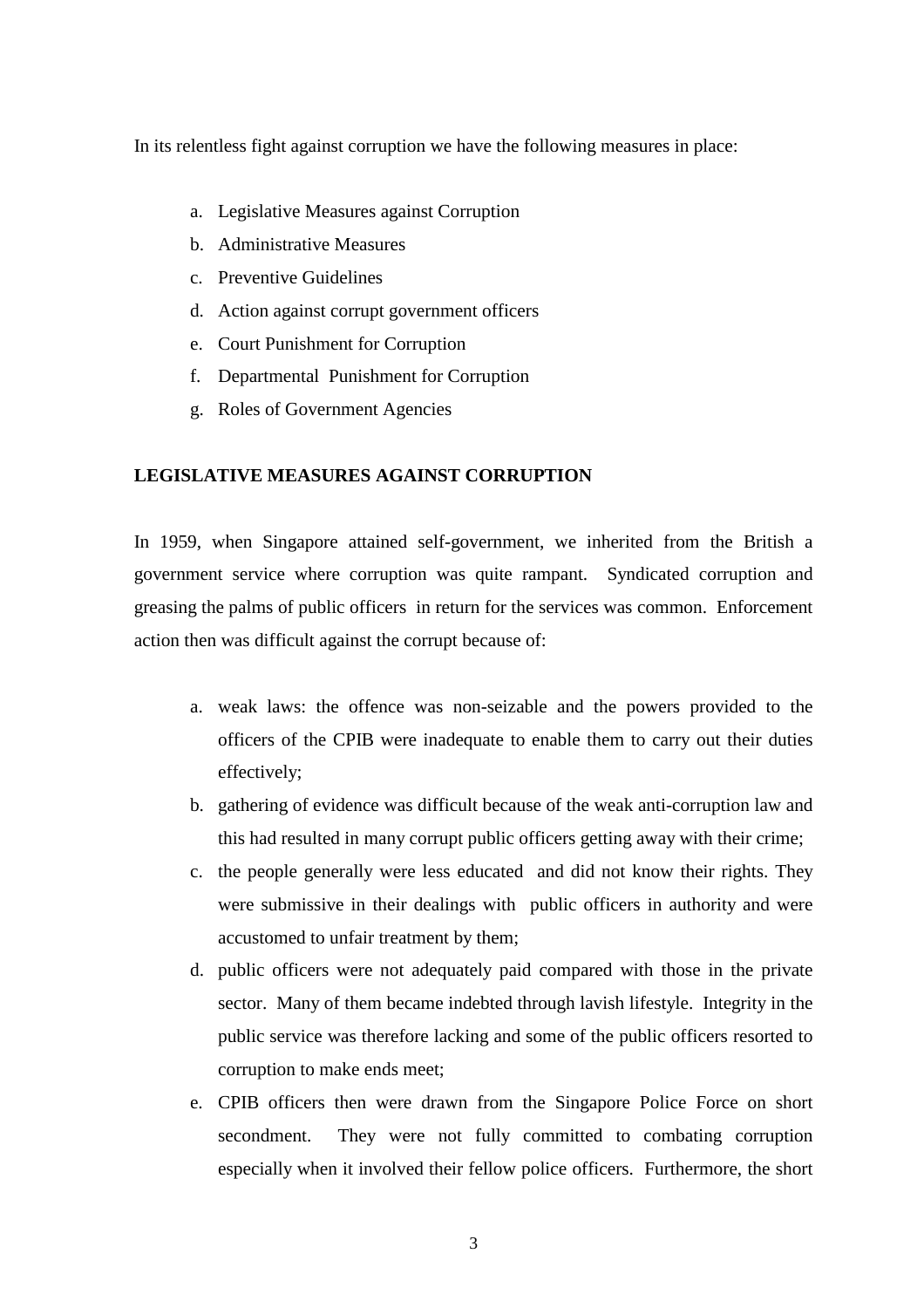secondment was disruptive as before an investigation could be completed, they were already due for posting.

After independence the political leaders amended the laws to give more powers to the CPIB officers. To win public trust and confidence, the leaders took it upon themselves to set good examples for public officers to follow. They created a climate of honesty and integrity. Some of the examples set were:

- a. they divested themselves from any involvement in financial or commercial ties;
- b. they reported for work earlier than their subordinates.

Besides setting good examples, legislative measures were also taken by the new political leaders to ensure that the anti-corruption law was adequate and provided sufficient punishments for corrupt offenders.

The law was revamped to give more powers to CPIB officers and punishments for corruption offences were enhanced. The law is reviewed regularly to ensure that offenders do not escape from legal punishment and that corruption does not pay. This includes requiring the court to order any person convicted of corruption offences to repay as penalty an amount of money equivalent to the bribe he had accepted. CPIB officers now, besides having all the powers relating to police investigations, are also given other special powers. Under the law, the Public Prosecutor can also, among other things, order the Comptroller of Income Tax to provide information on the offenders to the CPIB.

## **CORRUPTION, DRUG TRAFFICKING AND OTHER SERIOUS CRIMES (CONFISCATION OF BENEFITS) ACT 1999**

The concept that corruption does not pay was further fortified by the Enactment of The Corruption, Drug Trafficking and other serious with power to confiscate the freeze and confiscate properties and assets obtained by corrupt offenders.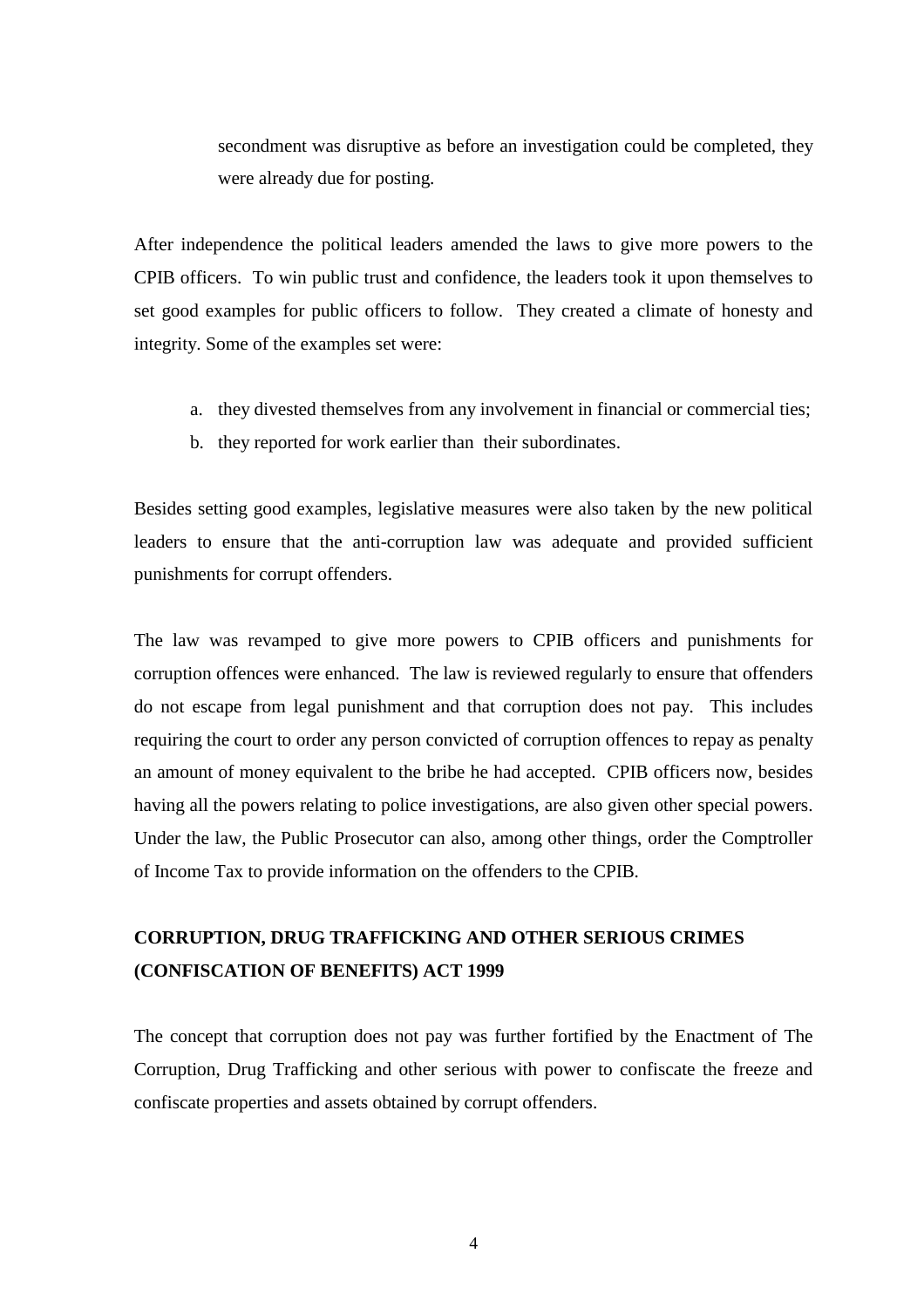#### **ADMINISTRATIVE MEASURES**

Along with the legislative measures, administrative measures were also taken to reduce the chances of public officers from getting involved in corruption and wrongdoings and making the CPIB more effective. These measures included:

- a. replacing seconded police officers with permanent civilian investigators;
- b. giving the CPIB a free hand to act without fear or favour against anyone irrespective of his social status, political affiliation, colour or creed;
- c. removing opportunities for corruption in government work procedures;
- d. streamlining cumbersome administrative procedures;
- e. slashing down excessive red tape which provides opportunities for corruption;
- f. reviewing public officers' salaries regularly to ensure that they are paid adequately and comparable to that of the private sector;
- g. reminding government contractors at the time when contracts are signed that bribing public officers administering the contracts may render their contracts to be terminated. A clause to this effect forms part of the contract;
- h. a contractor who gives bribe will be debarred for a period of five years from any public contract unless he co-operates fully with the authority.

#### **PREVENTIVE GUIDELINES**

Strict guidelines in the form of instructions were laid down in the government instruction manual (Section L of IM No 2) to prevent public officers from getting involved in corruption or wrongdoings. Some of the instructions are:

- a. a public officer cannot borrow money from, or in any way put himself under a financial obligation to any person who is in any way under his official authority or has official dealings with him;
- b. a public officer cannot use any official information to further his private interest;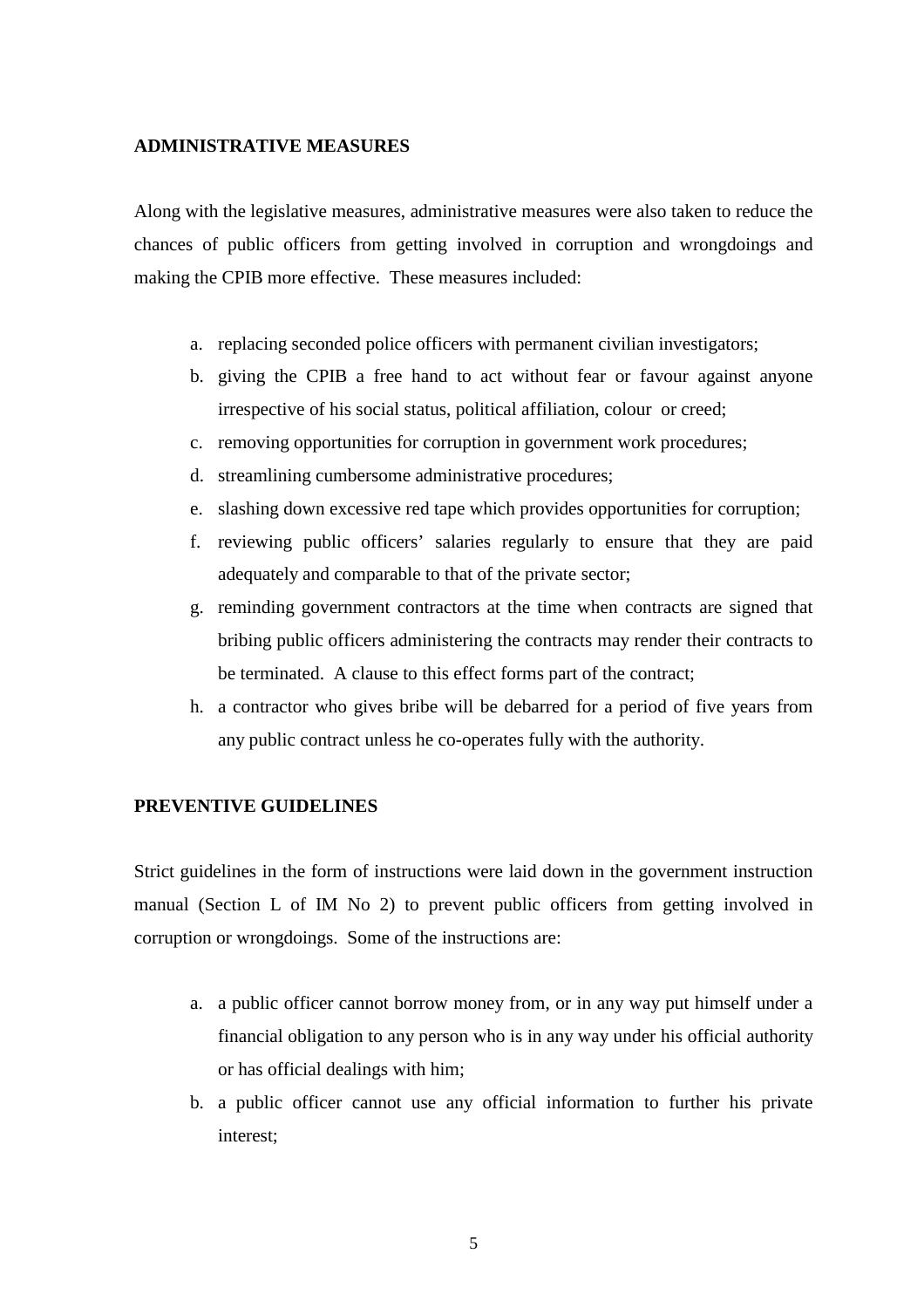- c. a public officer is required to declare his assets at his first appointment and subsequently annually;
- d. a public officer cannot engage in trade or business or undertake any part-time employment without approval;
- e. a public officer cannot receive entertainment from members of public;
- f. a public officer cannot accept any share issued by a company offered to him through a private placement without the approval of the Permanent Secretary (Finance) (Public Service).

#### **EDUCATION OF PUBLIC OFFICERS ON CORRUPTION**

Parallel with the legislative and administrative measures, regular talks are also given by CPIB officers to public officers especially those in the enforcement agencies on the pitfalls of corruption. Advice is also given to them on how to avoid getting involved in corruption. Furthermore, public officers are also made aware of the Prevention of Corruption Act through the incorporation of the relevant provisions of the Act in the Government Instruction Manuals.

#### **ACTION AGAINST CORRUPT PUBLIC OFFICERS**

Depending on the availability of evidence, a corrupt public officer is dealt with in any one of the two ways:

- a. charging him in court if there is sufficient evidence for court prosecution;
- b. charging him departmentally if there is insufficient evidence for court prosecution.

#### **COURT PUNISHMENT FOR CORRUPTION**

In Singapore, both the giver and the receiver of a bribe are guilty of corruption and are liable to the same punishment. Any person who is convicted of a corruption offence can be fined up to \$100,000 or sentenced to imprisonment of up to five years or to both. If the offence relates to a government contract or involves a Member of Parliament or a member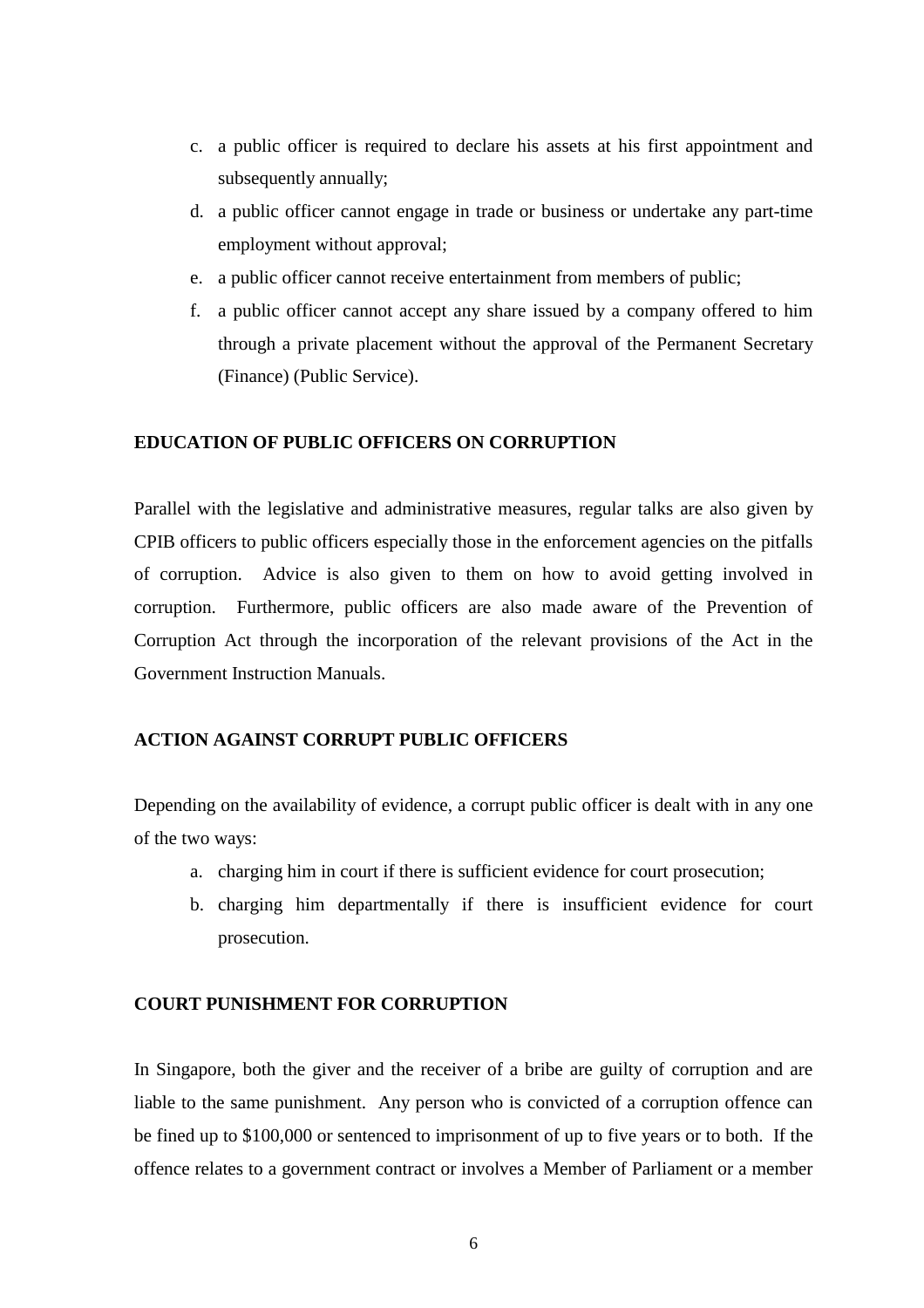of public body, the term of imprisonment can be increased to seven years. Besides fine and imprisonment, the person convicted of corruption offence will be ordered by the court to return the amount of bribe, which he had accepted in the form of a penalty. In addition to the punishment, which the court may impose on a convicted person, the court is also empowered to order the confiscation of the property obtained by corrupt offenders.

#### **DEPARTMENTAL PUNISHMENT FOR CORRUPTION**

A public officer who is convicted in court of a corruption offence will also lose his job and if he is a pensionable officer, his pension and other benefits as well. He will also be debarred from any future public appointment.

A public officer who is convicted of a departmental charge may, depending on the severity of the charge, receive one or a combination of the following punishments:

- a. dismissal from the service;
- b. reduction in rank;
- c. stoppage or deferment of increment;
- d. fine or reprimand;
- e. retirement in the public interest.

#### **ROLES OF EXTERNAL AGENCIES IN COMBATTING CORRUPTION**

The responsibility of combating corruption does not lie with the CPIB alone. Whilst the bureau has been entrusted with the responsibility of investigating cases of corruption, the primary responsibility of prevention of corruption lies with the respective department. A Permanent Secretary of a Ministry is responsible for ensuring that each department under him has a committee to review anti-corruption measures and his responsibilities in combating corruption are incorporated in the Government Instruction Manuals. He is to ensure that reasonable and adequate measures are taken to prevent corrupt practices including: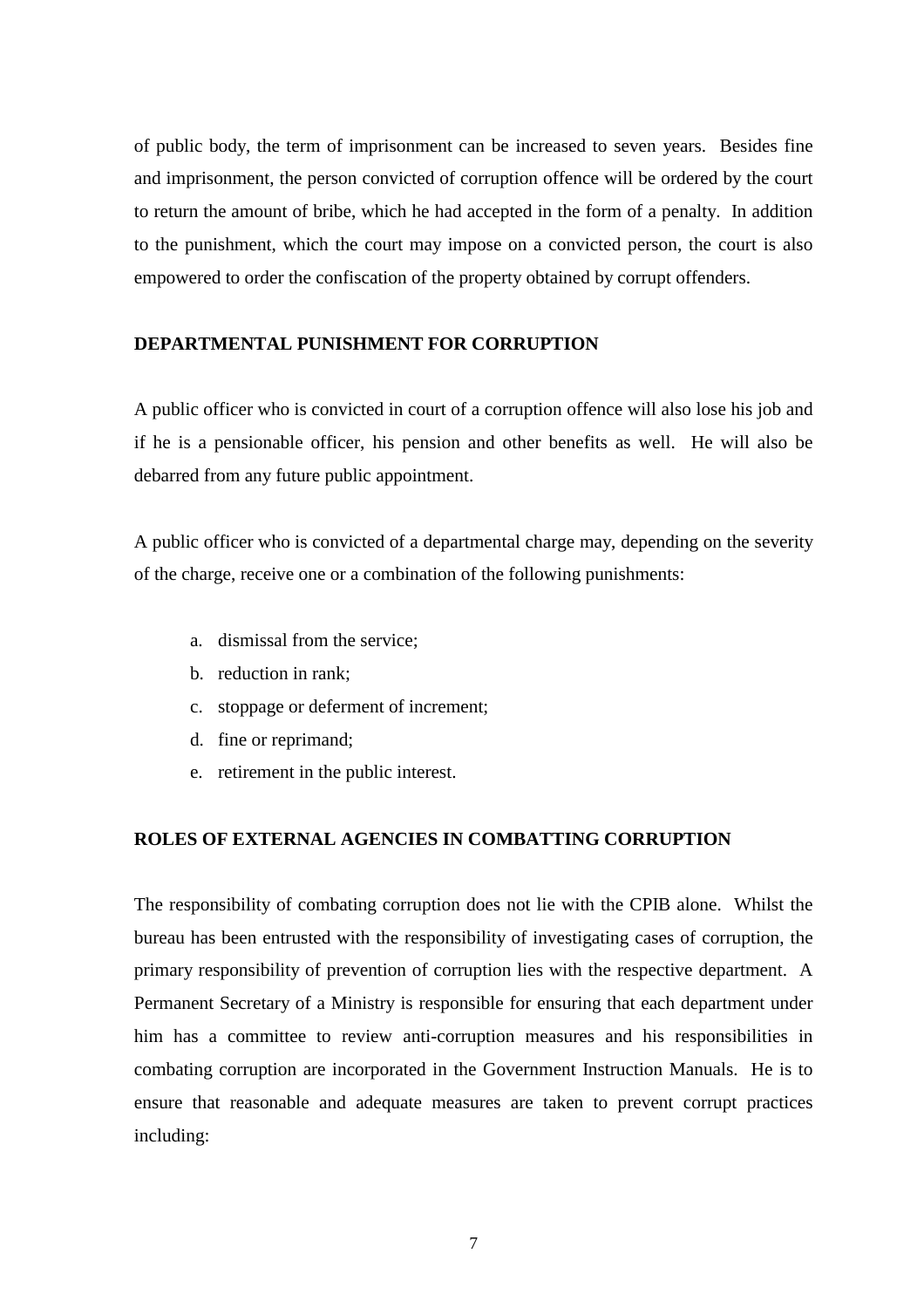- a. improving work methods and procedures;
- b. improving cumbersome work methods and procedures to avoid delay in granting permits, licences, etc;
- c. reviewing procedures, which promote corrupt practices to prevent them from occurring;
- d. devising control system to ensure junior officers who are given power to make decision have not abused such powers;
- e. ensuring that supervisors and administrative staff take anti-corruption measures seriously and that they are not lax in checking and reporting their subordinates;
- f. rotating the officers periodically;
- g. ensuring that besides routine checks, surprise checks are carried out systematically and regularly by senior officers as part of their duties and
- h. reviewing anti-corruption measures.

#### **SUCCESS OF CPIB IN COMBATTING CORRUPTION**

The bureau has earned the public's confidence and support in its fight against corruption. It is generally regarded as an effective agency and is reputed for its single-minded efficiency which have made Singapore one of the cleanest, corruption free countries in the world. In countries and in 1998 Political and Economic Risk Consultancy ranked Singapore No.1 among eleven countries. CPIB's success can be attributed to the following:

- a. CPIB officers are easily accessible to members of public who seek to give information or to complain corruption;
- b. complaint and information received are attended to speedily and offenders are brought to book;
- c. the anti-corruption law is effective;
- d. a highly literate and sophisticated society which is no longer submissive to authority and readily report corrupt behaviour with no fear of reprisal;
- e. an anti-corruption climate which provides a strong culture against corruption;